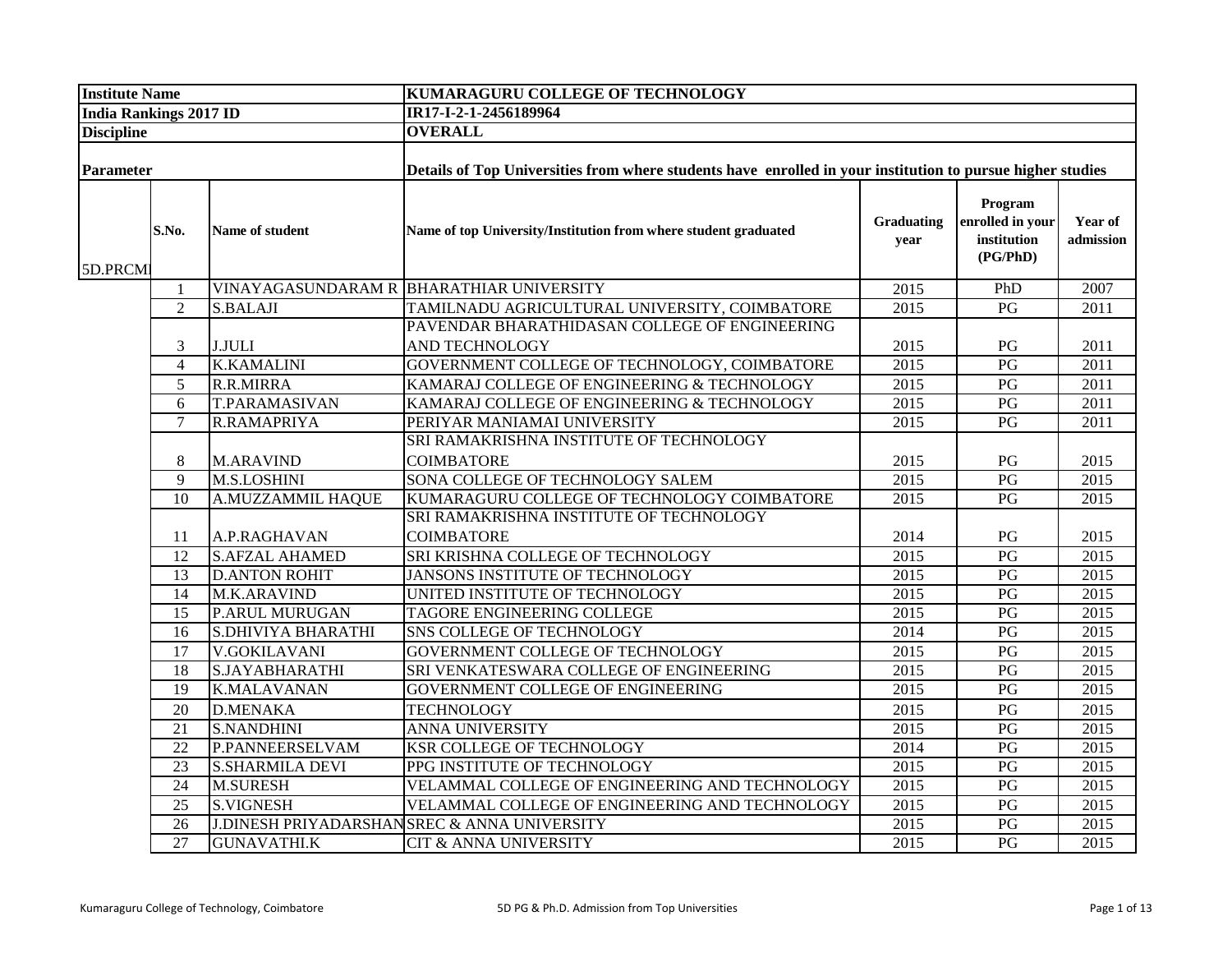| 5D.PRCMI | S.No.           | Name of student         | Name of top University/Institution from where student graduated | Graduating<br>year | Program<br>enrolled in your<br>institution<br>(PG/PhD) | Year of<br>admission |
|----------|-----------------|-------------------------|-----------------------------------------------------------------|--------------------|--------------------------------------------------------|----------------------|
|          | 28              | <b>S.INDHU PRIYA</b>    | INFO ENGG. COLLEGE & ANNA UNIVERSITY                            | 2015               | $\overline{PG}$                                        | 2015                 |
|          | 29              | N.KANAGAVALLI           | RVS DINDUGAL, & ANNA UNIVERSITY                                 | 2015               | PG                                                     | 2015                 |
|          | 30              | <b>KRITHIGA MD</b>      | KIOT, SALEM & ANNA UNIVERSITY                                   | 2015               | $\mathbf{P}\mathbf{G}$                                 | 2015                 |
|          | 31              | M.MANIKANDAN            | <b>BIT, SATHY</b>                                               | 2014               | PG                                                     | 2015                 |
|          | $\overline{32}$ | <b>V.MEENA</b>          | SNS TECH & ANNA UNIVERSITY                                      | 2015               | $\overline{PG}$                                        | 2015                 |
|          | 33              | <b>NANDHINI P</b>       | <b>SKCET &amp; ANNA UNIVERSITY</b>                              | 2015               | $\overline{PG}$                                        | 2015                 |
|          | $\overline{34}$ | <b>G.NIVEDHITHA</b>     | MCET & ANNA UNIVERSITY                                          | 2015               | PG                                                     | 2015                 |
|          | 35              | M.PAVITHRA              | <b>CIT &amp; ANNA UNIVERSITY</b>                                | 2015               | PG                                                     | 2015                 |
|          | 36              | M.ROHINI                | INFO ENGG. COLLEGE & ANNA UNIVERSITY                            | 2015               | PG                                                     | 2015                 |
|          | 37              | <b>M.SANGEETHA</b>      | AVANASILINGAM & ANNA UNIVERSITY                                 | 2015               | PG                                                     | 2015                 |
|          | 38              | <b>K.SARANYA</b>        | RMD COLLEGE, CHENNAI & ANNA UNIVERSITY                          | 2015               | PG                                                     | 2015                 |
|          | 39              | <b>S.SRI VENKATESH</b>  | KIT, CBE & ANNA UNIVERSITY                                      | 2014               | PG                                                     | 2015                 |
|          | 40              | <b>R.SUSMITHA</b>       | UIT, CBE & ANNA UNIVERSITY                                      | 2015               | PG                                                     | $\overline{2015}$    |
|          | 41              | <b>S.SYEADH IBRAHIM</b> | ADITHYA COLLGE,CBE & ANNA UNIVERSITY                            | 2014               | PG                                                     | 2015                 |
|          | 42              | <b>V.VANITHA DEVI</b>   | SIET, CBE & ANNA UNIVERSITY                                     | 2015               | $\overline{PG}$                                        | 2015                 |
|          | 43              | <b>S.VISWANANDHNE</b>   | <b>CIT &amp; ANNA UNIVERSITY</b>                                | 2013               | PG                                                     | 2015                 |
|          | 44              | <b>A.SARAN KUMAR</b>    | CIT & ANNA UNIVERSITY                                           | 2015               | PG                                                     | $\overline{2015}$    |
|          | 45              | N.KARTHIGHA             | ANNA UNIVERSITY, TIRUNELVELI                                    | 2011               | PhD                                                    | 2015                 |
|          | 46              | S. NAGARATHINAM         | KONGU ENGINEERING COLLEGE                                       | 2001               | PhD                                                    | 2015                 |
|          | 47              | A. KALAISELVI           | ANNA UNIVERSITY, COIMBATORE                                     | 2009               | PhD                                                    | $\overline{2015}$    |
|          | $\overline{48}$ | <b>NANDINI V</b>        | PSG COLLEGE OF TECHNOLOGY                                       | 2015               | PG                                                     | 2015                 |
|          |                 |                         | KAMARAJ COLLEGE OF ENGINEERING AND TECHNOLOGY,                  |                    |                                                        |                      |
|          | 49              | SHIBI KIRUBAVATHY P     | <b>ANNA UNIVERSITY</b>                                          | 2015               | PG                                                     | 2015                 |
|          | 50              | <b>G.VANATHI</b>        | ADITHYA INSTITUTE OF TECHNOLOGY, ANNA UNIVERSITY                | 2015               | $\overline{PG}$                                        | 2015                 |
|          | $\overline{51}$ | <b>C.VISAKA</b>         | ADITHYA INSTITUTE OF TECHNOLOGY, ANNA UNIVERSITY                | 2015               | PG                                                     | 2015                 |
|          | 52              | <b>J.VANMATHI</b>       | AVINASHILINGAM UNIVERSITY                                       | 2015               | PG                                                     | 2015                 |
|          | 53              | <b>M.BALAKUMAR</b>      | JAYA ENGINEERING COLLEGE, ANNA UNIVERSITY                       | 2015               | PG                                                     | 2015                 |
|          | $\overline{54}$ | <b>R.SUDARSAN</b>       | S.K.P.ENGINEERING COLLEGE, ANNA UNIVERSITY                      | $\overline{2015}$  | $\overline{PG}$                                        | $\overline{2015}$    |
|          |                 |                         | DR.MAHALINGAM COLLEGE OF ENGINEERING AND                        |                    |                                                        |                      |
|          | 55              | M.BHAGAVATHI PRIYA      | <b>TECHNOLOGY</b>                                               | 2015               | PG                                                     | 2015                 |
|          | 56              | <b>A.REGI SARAL</b>     | PPG INSTITUTE OF TECHNOLOGY, ANNA UNIVERSITY                    | 2015               | PG                                                     | 2015                 |
|          |                 |                         | HINDHUSTAN COLLEGE OF ENGINEERING AND                           |                    |                                                        |                      |
|          | 57              | <b>V.LAVANYA</b>        | TECHNOLOGY, ANNA UNIVERSITY.                                    | 2015               | PG                                                     | 2015                 |
|          |                 |                         | MAHARAJA INSTITUTE OF TECHNOLOGY, ANNA                          |                    |                                                        |                      |
|          | 58              | <b>S.KAYALVIZHI</b>     | <b>UNIVERSITY</b>                                               | 2015               | PG                                                     | 2015                 |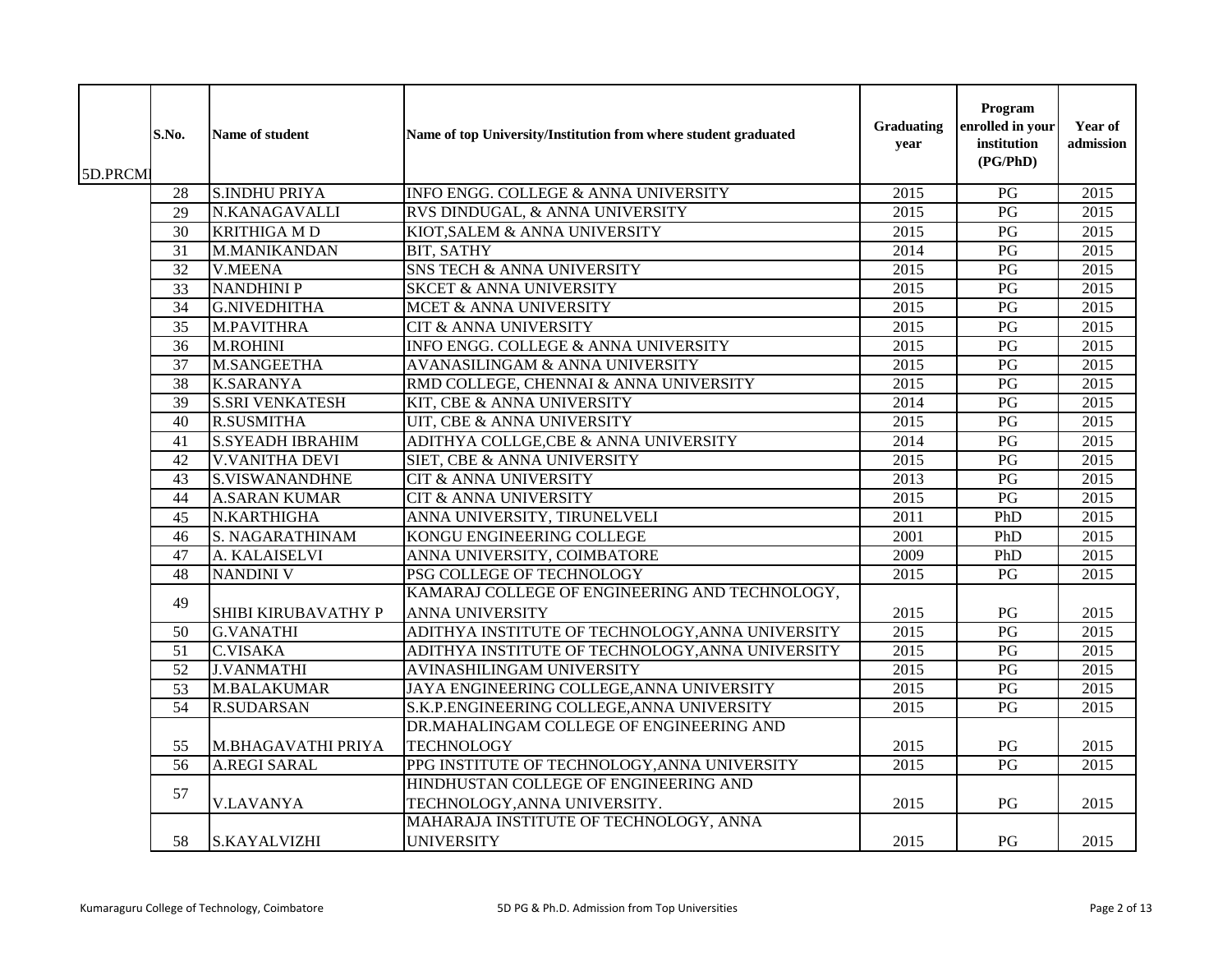| 5D.PRCMI | S.No.           | Name of student          | Name of top University/Institution from where student graduated | Graduating<br>year | Program<br>enrolled in your<br>institution<br>(PG/PhD) | Year of<br>admission |
|----------|-----------------|--------------------------|-----------------------------------------------------------------|--------------------|--------------------------------------------------------|----------------------|
|          |                 |                          | THENI KAMMAVAR SANGAM COLLEGE OF TECHNOLOGY,                    |                    |                                                        |                      |
|          | 59              | M.MEENAKSHI              | <b>ANNA UNIVERSITY</b>                                          | 2015               | PG                                                     | 2015                 |
|          | 60              | M.HARIPRIYA              | ADITHYA INSTITUTE OF TECHNOLOGY, ANNA UNIVERSITY                | 2015               | $\overline{PG}$                                        | 2015                 |
|          | 61              | <b>G. SOWNDHARYA</b>     | EASWARI ENGINEERING COLLEGE, CHENNAI                            | 2015               | $\mathbf{P}\mathbf{G}$                                 | 2015                 |
|          | 62              | <b>CHANDR GOWTHAM P</b>  | SETHU INSTITUTE OF TECHNOLOGY                                   | 2015               | $\overline{PG}$                                        | $\overline{2015}$    |
|          | 63              | <b>DEEPANSARATHY S</b>   | SRI NANDHANAM COLLEGE OF ENGG AND TECHNOLOGY                    | 2015               | $\overline{PG}$                                        | 2015                 |
|          | 64              | <b>DHIVYA B</b>          | SRI KRISHNA COLLEGE OF ENGG & TECHNOLOGY                        | 2015               | PG                                                     | 2015                 |
|          | 65              | <b>GUNANANDHINI S</b>    | <b>KSR COLLEGE OF TECHNOLOGY</b>                                | 2015               | $\overline{PG}$                                        | 2015                 |
|          | 66              | <b>MANJUPARKAVI R</b>    | SRI KRISHNA COLLEGE OF ENGG & TECHNOLOGY                        | 2015               | $\mathbf{P}\mathbf{G}$                                 | 2015                 |
|          | 67              | <b>MANOJ KUMAR M</b>     | MEPCO SCHLENK ENGG COLLEGE                                      | 2015               | PG                                                     | 2015                 |
|          | 68              | <b>NANCY PRIYA S</b>     | <b>RVS ENGG COLLEGE</b>                                         | 2015               | PG                                                     | 2015                 |
|          | 69              | <b>RASIKAPRIYA R</b>     | COIMBATORE INSTITUTE OF ENGG AND TECHNOLOGY                     | 2015               | $\overline{PG}$                                        | 2015                 |
|          | $\overline{70}$ | <b>YUVASRIG</b>          | <b>NANDHA ENGG COLLEGE</b>                                      | 2015               | $\overline{PG}$                                        | 2015                 |
|          | 71              | <b>JANANI G</b>          | SRI RAMAKRISHNA ENGG COLLEGE                                    | 2015               | $\overline{PG}$                                        | 2015                 |
|          | 72              | <b>SHANTHINI D</b>       | SRI RAMAKRISHNA ENGG COLLEGE                                    | 2015               | PG                                                     | $\overline{2015}$    |
|          | 73              | <b>VARALAKSHMI S</b>     | SRI RAMAKRISHNA ENGG COLLEGE                                    | 2015               | PG                                                     | 2015                 |
|          | 74              | <b>ARVIND P</b>          | SNS COLLEGE OF ENGG, COIMBATORE                                 | 2015               | PG                                                     | 2015                 |
|          | 75              | <b>DEEPTHIK</b>          | AVINASHILINGAM UNIVERSITY, COIMBATORE                           | 2014               | PG                                                     | 2015                 |
|          | 76              | <b>DHIVYAA D</b>         | SNS COLLEGE OF ENGG, COIMBATORE                                 | 2015               | $\overline{PG}$                                        | 2015                 |
|          | 77              | <b>EZHILARASI V</b>      | CIET, COIMBATORE                                                | 2015               | PG                                                     | 2015                 |
|          | 78              | <b>KARTHIK M</b>         | DR.MCET, POLLACHI                                               | 2015               | PG                                                     | 2015                 |
|          | 79              | PRABHAKARAN J            | DR.NGP IT, COIMBATORE                                           | 2015               | PG                                                     | 2015                 |
|          | 80              | PRAVEENA P               | SRI RAMAKRISHNA ENGG.COLLEGE,COIMBATORE                         | 2013               | PG                                                     | 2015                 |
|          | 81              | PREMA PRIYA R            | SKCET, COIMBATORE                                               | 2015               | PG                                                     | 2015                 |
|          | $\overline{82}$ | <b>PRIYANKA G</b>        | SRI GURU INSTITUE OF TECH, COIMBATORE                           | 2015               | PG                                                     | 2015                 |
|          | 83              |                          | RAMESHSELVAKUMAR S SRI SAKTHI IET, COIMBATORE                   | 2014               | PG                                                     | 2015                 |
|          | 84              | <b>SELVAKUMAR C</b>      | KARPAGAVINAYAKA CET                                             | 2015               | PG                                                     | 2015                 |
|          | 85              | <b>SOWMIYA S</b>         | <b>GCE,TIRUNELVELI</b>                                          | 2015               | PG                                                     | 2015                 |
|          | 86              | <b>SUMITHRA M</b>        | SKCET, COIMBATORE                                               | 2015               | $\overline{PG}$                                        | 2015                 |
|          | 87              | <b>GEETHA MANOHARI</b>   | KUMARAGURU COLLEGE OF TECHNOLOGY, COIMBATORE                    | 2010               | PhD                                                    | 2015                 |
|          | 88              | <b>AJAY KUMAR V</b>      | SRI SHAKTHI INSTITUTE OF TECHNOLOGY                             | $\overline{2015}$  | $\overline{PG}$                                        | 2015                 |
|          | 89              | <b>GANESH BHARATHI R</b> | AARUPADAI VEEDU INSTITUTE OF TECHHNOLOGY                        | 2015               | PG                                                     | 2015                 |
|          | $\overline{90}$ | <b>HARANRAJ J</b>        | K.S. RANGASAMY COLLEGE OF ENGINEERING                           | $\overline{2015}$  | PG                                                     | 2015                 |
|          |                 |                          | HINDUSTHAN COLLEGE OF ENGINEERING AND                           |                    |                                                        |                      |
|          | 91              | <b>JAGANNATH M</b>       | <b>TECHNOLOGY</b>                                               | 2015               | PG                                                     | 2015                 |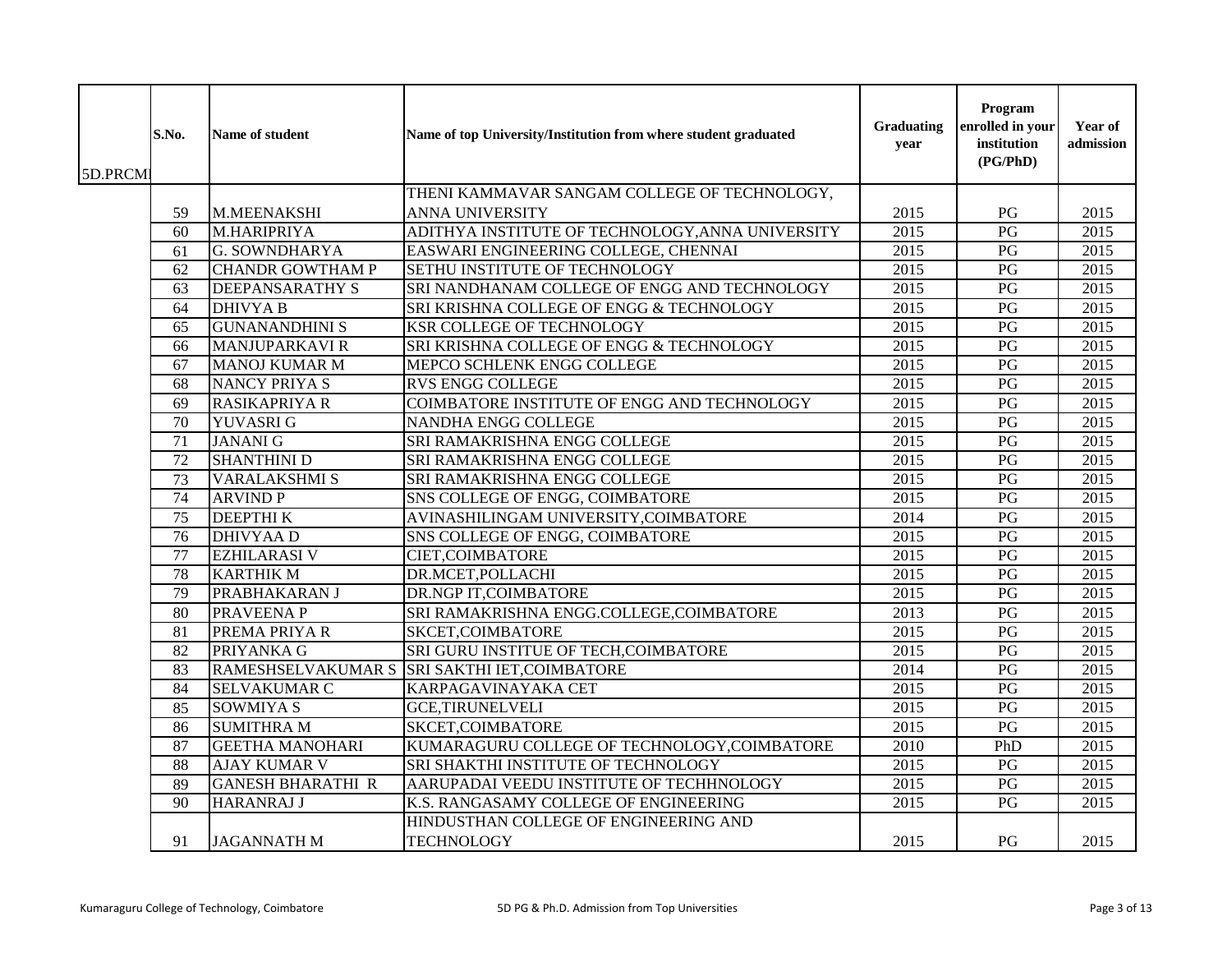| 5D.PRCMI | S.No. | Name of student           | Name of top University/Institution from where student graduated | Graduating<br>year | Program<br>enrolled in your<br>institution<br>(PG/PhD) | Year of<br>admission |
|----------|-------|---------------------------|-----------------------------------------------------------------|--------------------|--------------------------------------------------------|----------------------|
|          | 92    | <b>MICHAELAROJEFFRY B</b> | <b>SVS COLLEGE OF ENGINEERING</b>                               | 2015               | $\overline{PG}$                                        | 2015                 |
|          | 93    | <b>PRASANTH P</b>         | SRI RAMAKRISHNA ENGINEERING COLLEGE COIMBATORE                  | $\overline{2015}$  | $\overline{PG}$                                        | 2015                 |
|          | 94    | <b>RAKESH A</b>           | KGISL INSTITUTE OF TECHNOLOGY                                   | 2015               | $\mathbf{P}\mathbf{G}$                                 | 2015                 |
|          | 95    | VASANTHARAJ K             | <b>KARPAGAM UNIVERSITY</b>                                      | 2015               | PG                                                     | 2015                 |
|          | 96    | <b>CHARLES G</b>          | SRI SHAKTHI INSTITUTE OF TECHNOLOGY                             | 2015               | PG                                                     | 2015                 |
|          | 97    | <b>GOKULAKRISHNAN J</b>   | AARUPADAI VEEDU INSTITUTE OF TECHHNOLOGY                        | 2015               | PG                                                     | 2015                 |
|          | 98    | <b>JAI SANDEEP S</b>      | K.S. RANGASAMY COLLEGE OF ENGINEERING                           | 2015               | PG                                                     | 2015                 |
|          |       |                           | HINDUSTHAN COLLEGE OF ENGINEERING AND                           |                    |                                                        |                      |
|          | 99    | MOHAN KUMAR K             | <b>TECHNOLOGY</b>                                               | 2015               | PG                                                     | 2015                 |
|          | 100   | <b>MOHAN RAJ D</b>        | <b>SVS COLLEGE OF ENGINEERING</b>                               | 2015               | PG                                                     | 2015                 |
|          | 101   | <b>MOHAN RAJ P</b>        | SRI RAMAKRISHNA ENGINEERING COLLEGE COIMBATORE                  | $\overline{2015}$  | $\overline{PG}$                                        | 2015                 |
|          | 102   | <b>MOHAN S R</b>          | KGISL INSTITUTE OF TECHNOLOGY                                   | 2015               | PG                                                     | 2015                 |
|          | 103   | <b>SANJEEV KUMAR S R</b>  | <b>KARPAGAM UNIVERSITY</b>                                      | 2015               | PG                                                     | 2015                 |
|          | 104   | <b>SUGANYA S</b>          | TAMILNADU AGRICULTURAL UNIVERSITY                               | 2015               | $\overline{PG}$                                        | 2015                 |
|          | 105   | <b>ARAVINDHAN V</b>       | SYED AMMAL ENGINEERING COLLEGE                                  | 2015               | PG                                                     | 2015                 |
|          | 106   | <b>DINESH S N</b>         | K.S.RANGASAMY COLLEGE OF TECHNOLOGY                             | $\overline{2015}$  | PG                                                     | 2015                 |
|          | 107   | <b>KARTHIKEYAN S</b>      | KARPAGAM UNIVERSITY                                             | 2015               | PG                                                     | 2015                 |
|          | 108   | MIRUTHUBASHINI T          | AVINASHILINGAM UNIVERSITY                                       | 2015               | PG                                                     | 2015                 |
|          | 109   | <b>NAVEEN P</b>           | SRI RAMAKRISHNA ENGINEERING COLLEGE                             | 2015               | PG                                                     | 2015                 |
|          | 110   | PRADEEP KUMAR N           | <b>INFO INSTITUTE OF ENGINEERING</b>                            | 2015               | PG                                                     | 2015                 |
|          | 111   | SANTHANAKRISHNAN S        | KUMARAGURU COLLEGE OF TECHNOLOGY                                | 2015               | PG                                                     | 2015                 |
|          | 112   | <b>SASIKUMAR M</b>        | <b>TECHNOLOGY</b>                                               | 2015               | $\mathbf{P}\mathbf{G}$                                 | 2015                 |
|          | 113   | <b>SURYA PRAKASH V</b>    | UNITED INSTITUTE OF TECHNOLOGY                                  | 2015               | PG                                                     | 2015                 |
|          | 114   | VICTOR PRATHABAN N        | SRI KRISHNA COLLEGE OF TECHNOLOGY                               | 2015               | PG                                                     | 2015                 |
|          | 115   | <b>VINOTH D</b>           | GOVERNMENT COLLEGE OF TECHNOLOGY COIMBATORE                     | 2015               | PG                                                     | 2015                 |
|          | 116   | MR.G.SELVARAJ             | KUMARAGURU COLLEGE OF TECGHNOLOGY, CBE                          | 2012               | Phd                                                    | 2015                 |
|          | 117   | MR. A. JEEVARATHINAM      | KUMARAGURU COLLEGE OF TECGHNOLOGY, CBE                          | 2014               | Phd                                                    | 2015                 |
|          | 118   | MR. V. R. HARIRAM         | MALARDALEN UNIVERSITY, SWEDEN                                   | 2012               | Phd                                                    | 2015                 |
|          | 119   | <b>ABINAYAM</b>           | <b>ANNA UNIVERSITY</b>                                          | 2015               | PG                                                     | 2015                 |
|          | 120   | ADHEENA MOHAMED           | <b>BHARATHIAR UNIVERSITY</b>                                    | 2015               | PG                                                     | $\overline{2015}$    |
|          | 121   | ARUN PRAKASH K            | ANNA UNIVERSITY                                                 | 2013               | PG                                                     | 2015                 |
|          | 122   | <b>ASHOK S</b>            | ANNA UNIVERSITY                                                 | 2015               | $\mathbf{P}\mathbf{G}$                                 | 2015                 |
|          | 123   | <b>BALAJIR</b>            | <b>BHARATHIYAR</b>                                              | 2014               | $\mathbf{P}\mathbf{G}$                                 | 2015                 |
|          | 124   | <b>BALAJIS</b>            | <b>ANNA UNIVERSITY</b>                                          | 2015               | $\overline{PG}$                                        | 2015                 |
|          | 125   | <b>BALAMURUGAN R</b>      | <b>BHARATHIYAR</b>                                              | 2015               | $\mathbf{P}\mathbf{G}$                                 | 2015                 |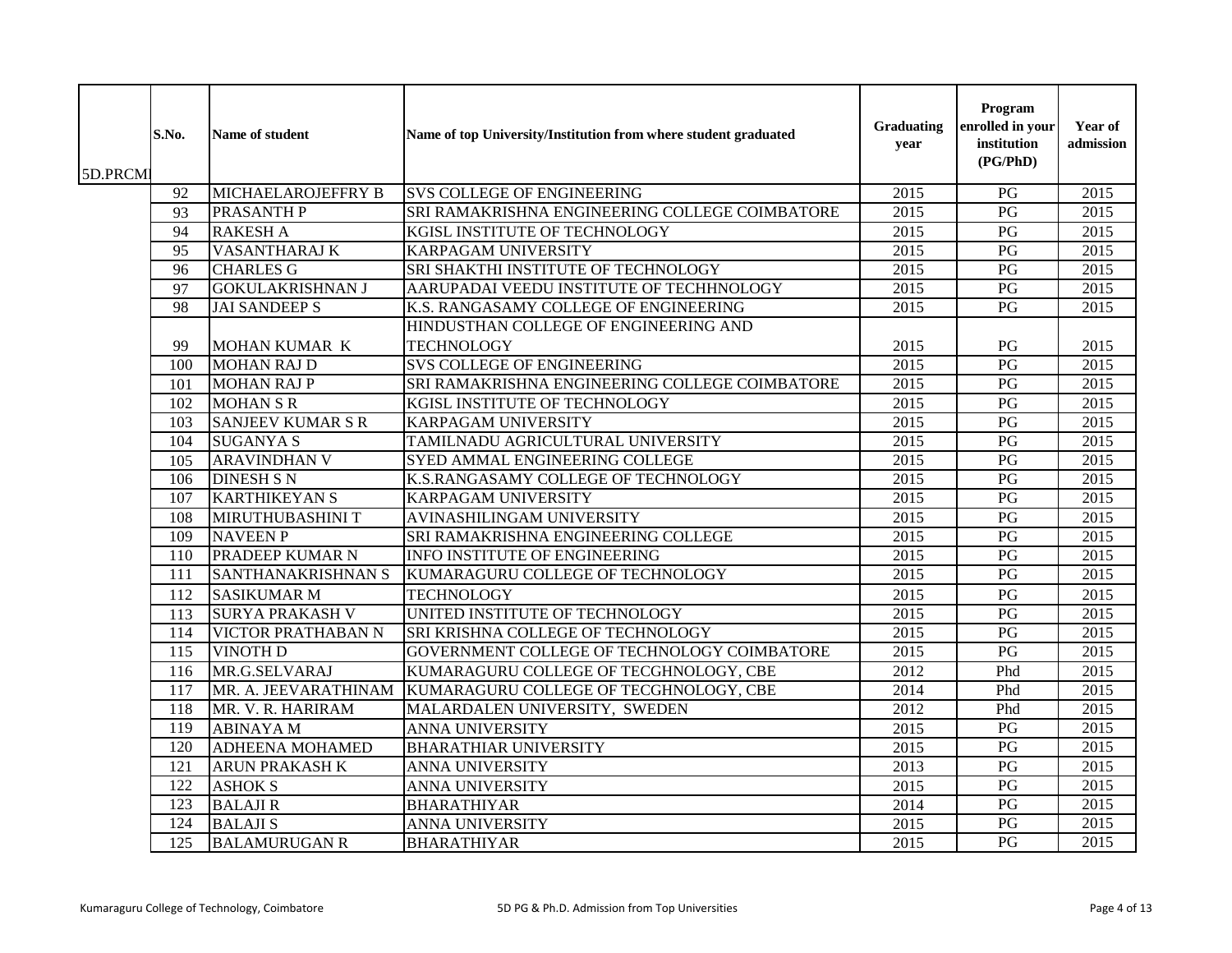| 5D.PRCMI | S.No. | <b>Name of student</b>                     | Name of top University/Institution from where student graduated | Graduating<br>year | Program<br>enrolled in your<br>institution<br>(PG/PhD) | Year of<br>admission |
|----------|-------|--------------------------------------------|-----------------------------------------------------------------|--------------------|--------------------------------------------------------|----------------------|
|          | 126   | <b>BALASUBRAMANI B</b>                     | <b>ANNA UNIVERSITY</b>                                          | 2015               | PG                                                     | $\overline{2015}$    |
|          | 127   | <b>GAOWTHAMAN R K</b>                      | <b>ANNA UNIVERSITY</b>                                          | 2015               | $\overline{PG}$                                        | $\overline{2015}$    |
|          | 128   | <b>GOKULKUMAR B</b>                        | <b>BHARATHIAR UNIVERSITY</b>                                    | 2015               | $\mathbf{P}\mathbf{G}$                                 | 2015                 |
|          | 129   | <b>GOPINATH R</b>                          | ANNA UNIVERSITY                                                 | 2045               | PG                                                     | 2015                 |
|          | 130   | KAVYA C                                    | ANNA UNIVERSITY, CHENNAI.                                       | 2015               | PG                                                     | 2015                 |
|          | 131   | <b>KEERTHANA R</b>                         | <b>BHARATHIAR</b>                                               | 2015               | PG                                                     | 2015                 |
|          | 132   | <b>KIRTI R</b>                             | ANNA UNIVERSITY                                                 | 2012               | PG                                                     | 2015                 |
|          | 133   | MERUNALINI C                               | ANNA UNIVERSITY                                                 | 2015               | $\overline{PG}$                                        | 2015                 |
|          | 134   | <b>MURALIDAR N</b>                         | <b>BHARATHIYAR UNIVERSITY</b>                                   | 2015               | PG                                                     | $\overline{2015}$    |
|          | 135   | PRADEEP A.B                                | <b>ANNA UNIVERSITY</b>                                          | 2015               | PG                                                     | 2015                 |
|          | 136   | PRIYA VARSHINI G R                         | ANNA UNIVERSITY                                                 | 2011               | PG                                                     | 2015                 |
|          | 137   | <b>SABARISHAN D</b>                        | ANNA UNIVERSITY :: CHENNAI                                      | 2015               | $\overline{PG}$                                        | 2015                 |
|          | 138   | <b>SHANGEETHA R</b>                        | ANNA UNIVERSITY CHENNAI                                         | 2015               | PG                                                     | 2015                 |
|          | 139   | <b>SHIVANI KIRUTHIGA S</b>                 | ANNA UNIVERSITY                                                 | 2015               | PG                                                     | 2015                 |
|          | 140   | <b>SOMASUNDARAM S</b>                      | <b>BHARATHIYAR</b>                                              | 2015               | PG                                                     | 2015                 |
|          | 141   | <b>SOUNDARYAS</b>                          | ANNA UNIVERSITY                                                 | 2015               | PG                                                     | $\overline{2015}$    |
|          | 142   | <b>SRICHARAN S</b>                         | ANNA UNIVERSITY                                                 | 2015               | $\mathbf{P}\mathbf{G}$                                 | 2015                 |
|          | 143   | <b>SUBASH P.E</b>                          | ANNA UNIVERSITY                                                 | 2012               | $\overline{PG}$                                        | $\overline{2015}$    |
|          | 144   | <b>SUBHAR</b>                              | ANNA UNIVERSITY, CHENNAI                                        | $\overline{2015}$  | PG                                                     | 2015                 |
|          | 145   | <b>SUDHARSON G</b>                         | ANNA UNIVERSITY, CHENNAI.                                       | 2015               | PG                                                     | 2015                 |
|          | 146   | <b>SWATHI J</b>                            | <b>BHARATHIAR UNIVERSITY</b>                                    | 2015               | PG                                                     | 2015                 |
|          | 147   | <b>ABINAYAN</b>                            | <b>ANNA UNIVERSITY</b>                                          | 2015               | PG                                                     | 2015                 |
|          | 148   | <b>ABINESH B</b>                           | <b>BHARATHIYAR</b>                                              | 2015               | PG                                                     | 2015                 |
|          | 149   | <b>AGALYAR</b>                             | ANNA UNIVERSITY, CHENNAI                                        | 2015               | $\overline{PG}$                                        | $\overline{2015}$    |
|          | 150   | <b>ANOOP P</b>                             | <b>BHARATHIYAR</b>                                              | 2015               | PG                                                     | 2015                 |
|          | 151   | <b>ASHISH RAJU R</b>                       | <b>MADRAS UNIVERSITY</b>                                        | 2015               | PG                                                     | 2015                 |
|          | 152   | <b>AYISHA BANU Z</b>                       | ANNA UNIVERSITY                                                 | 2015               | PG                                                     | $\overline{2015}$    |
|          | 153   | <b>DEEPAK KUMAR AL</b>                     | ANNA UNIVERSITY                                                 | 2015               | PG                                                     | 2015                 |
|          | 154   | DEEPAK KUMAR S                             | <b>BHARATIYAR UNIVERSITY</b>                                    | 2015               | PG                                                     | 2015                 |
|          | 155   | <b>DHARSHAKS</b>                           | <b>BHARATIYAR UNIVERSITY</b>                                    | 2015               | PG                                                     | 2015                 |
|          | 156   | <b>GOWTHAM PRASATH R S ANNA UNIVERSITY</b> |                                                                 | 2014               | PG                                                     | 2015                 |
|          | 157   | <b>GUGAN L</b>                             | ANNA UNIVERSITY, CHENNAI                                        | 2015               | PG                                                     | 2015                 |
|          | 158   | <b>HAREESH KUMAR M</b>                     | ANNA UNIVERSITY                                                 | 2015               | PG                                                     | 2015                 |
|          | 159   | <b>JEEVA A</b>                             | ANNA UNIVERSITY, CHENNAI                                        | 2013               | PG                                                     | 2015                 |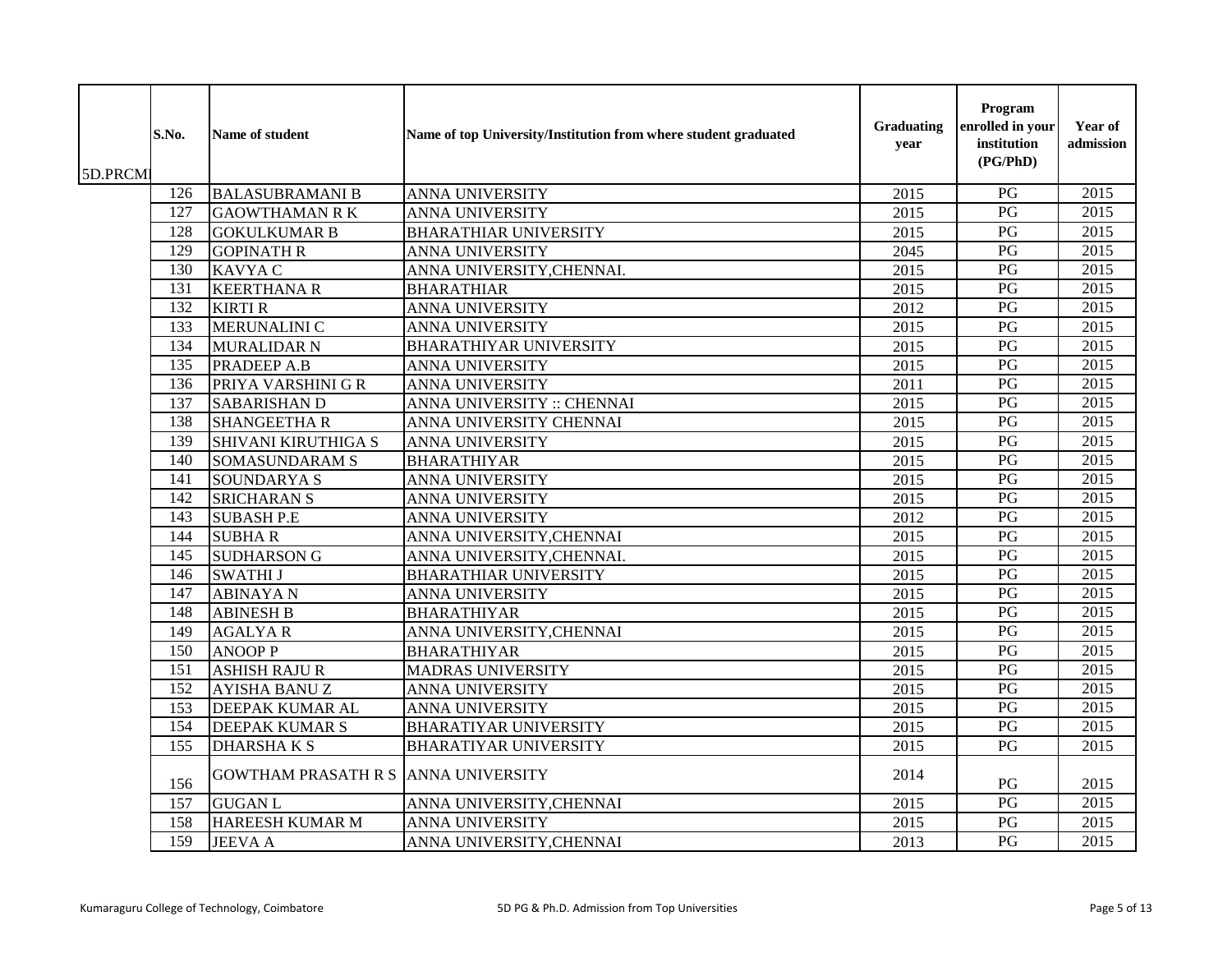| 5D.PRCM | S.No.            | Name of student            | Name of top University/Institution from where student graduated | Graduating<br>year | Program<br>enrolled in your<br>institution<br>(PG/PhD) | Year of<br>admission |
|---------|------------------|----------------------------|-----------------------------------------------------------------|--------------------|--------------------------------------------------------|----------------------|
|         | 160              | <b>KARTHIKEYAN C</b>       | TAMIL NADU AGRICULTURAL UNIVERSITY                              | 2015               | PG                                                     | $\overline{2015}$    |
|         | 161              | <b>KEERTHANA M</b>         | ANNA UNIVERSITY CHENNAI                                         | 2015               | $\overline{PG}$                                        | $\overline{2015}$    |
|         | 162              | <b>KURALARASIR</b>         | <b>ANNA UNIVERSITTY</b>                                         | 2015               | $\mathbf{P}\mathbf{G}$                                 | 2015                 |
|         | 163              | <b>LOGESH HARISH KUMAR</b> | ANNA UNIVERSITY                                                 | 2013               | PG                                                     | 2015                 |
|         | 164              | <b>MANIKANDAN A</b>        | <b>ANNA UNIVERSITY</b>                                          | 2015               | PG                                                     | 2015                 |
|         | 165              | <b>MATHUMITHA R</b>        | ANNA UNIVERSITY                                                 | 2015               | PG                                                     | 2015                 |
|         | 166              | <b>MIDHUN N</b>            | <b>BHARATHIAR UNIVERSITY</b>                                    | 2004               | $\overline{PG}$                                        | 2015                 |
|         | 167              | MONICA A                   | <b>BHARATHIAR</b>                                               | 2015               | PG                                                     | $\overline{2015}$    |
|         | 168              | <b>MONISHAP</b>            | <b>ANNA UNIVERSITY</b>                                          | 2014               | PG                                                     | 2015                 |
|         | 169              | <b>MOWNIKA S</b>           | ANNA UNIVERSITY                                                 | 2015               | PG                                                     | 2015                 |
|         | 170              | MUTHUSELVAM M              | <b>ANNA UNIVERSITY</b>                                          | 2015               | $\overline{PG}$                                        | 2015                 |
|         | $\overline{171}$ | <b>NANDHINI L</b>          | ANNA UNIVERSITY                                                 | 2015               | PG                                                     | 2015                 |
|         | $\overline{172}$ | <b>RAMYAP</b>              | ANNA UNIVERSITY CHENNAI                                         | 2015               | PG                                                     | $\overline{2015}$    |
|         | 173              | <b>DITTO KR</b>            | <b>ANNA UNIVERSITY</b>                                          | 2013               | PG                                                     | 2015                 |
|         | 174              | <b>KARTHIKEYAN T</b>       | <b>BHARATHIAR</b>                                               | 2015               | PG                                                     | $\overline{2015}$    |
|         | 175              | <b>KEERTE M</b>            | <b>BHARATHIAR UNIVERSITY</b>                                    | 2015               | PG                                                     | $\overline{2015}$    |
|         | 176              | <b>RAJKUMAR VK</b>         | <b>BHARATHIYAR UNIVERSITY</b>                                   | 2012               | PG                                                     | 2015                 |
|         | 177              | <b>SANJEEV KUMAR A</b>     | ANNA UNIVERSITY                                                 | 2015               | PG                                                     | 2015                 |
|         | 178              | <b>SANKAVI A</b>           | ANNA UNIVERSITY CHENNAI                                         | 2015               | PG                                                     | 2015                 |
|         | 179              | <b>SARITHA DEVI JP</b>     | <b>BHARATHIAR UNIVERSITY</b>                                    | 2014               | PG                                                     | 2015                 |
|         | 180              | <b>SASI REKHA B</b>        | <b>BHARATHIYAR UNIVERSITY</b>                                   | 2007               | PG                                                     | 2015                 |
|         | 181              | <b>SASMITHA K.S</b>        | <b>BHARATHIAR UNIVERSITY</b>                                    | 2015               | PG                                                     | 2015                 |
|         | 182              | <b>SHAHANA A</b>           | ANNA UNIVERSITY                                                 | 2015               | PG                                                     | 2015                 |
|         | 183              | <b>SHARAN K.K</b>          | <b>ANNA UNIVERSITY</b>                                          | 2015               | PG                                                     | 2015                 |
|         | 184              | <b>SHUNMATHIM</b>          | ANNA UNIVERSITY, CHENNAI                                        | 2015               | PG                                                     | $\overline{2015}$    |
|         | 185              | <b>SHYAAMK</b>             | <b>ANNA UNIVERSITY</b>                                          | 2015               | $\overline{PG}$                                        | $\overline{2015}$    |
|         | 186              | <b>SIVAKUMAR P</b>         | <b>ANNA</b>                                                     | 2015               | $\overline{PG}$                                        | 2015                 |
|         | 187              | SIVARANJANI M              | ANNA UNIVERSITY                                                 | 2014               | $\overline{PG}$                                        | 2015                 |
|         | 188              | <b>SNEGHA V.R</b>          | ANNA UNIVERSITY                                                 | 2015               | PG                                                     | 2015                 |
|         | 189              | <b>SOWBARNIKA K</b>        | ANNA UNIVERSITY, CHENNAI.                                       | 2015               | PG                                                     | 2015                 |
|         | 190              | <b>SREE KUMAR M</b>        | <b>BHARATHIAR</b>                                               | 2015               | $\overline{PG}$                                        | 2015                 |
|         | 191              | <b>SRUTHIK</b>             | ANNA UNIVERSITY, CHENNAI.                                       | 2015               | PG                                                     | 2015                 |
|         | 192              | <b>SUBHA SHREE S</b>       | <b>AMRITA UNIVERSITY</b>                                        | 2015               | PG                                                     | 2015                 |
|         | 193              | <b>SWEENA S</b>            | <b>BHARATHIYAR UNIVERSITY</b>                                   | 2014               | PG                                                     | 2015                 |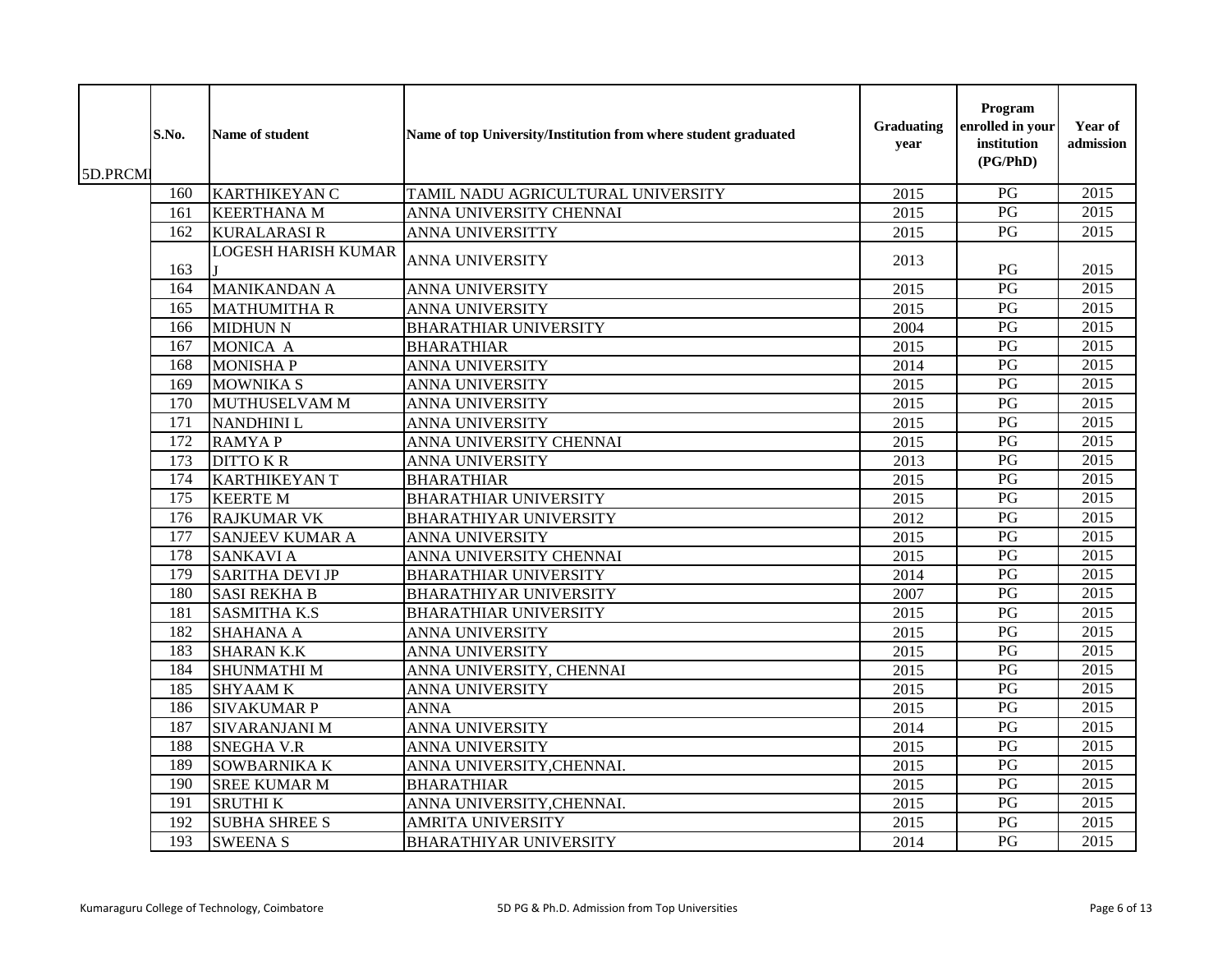| 5D.PRCM | S.No.            | Name of student                           | Name of top University/Institution from where student graduated | Graduating<br>year | Program<br>enrolled in your<br>institution<br>(PG/PhD) | Year of<br>admission |
|---------|------------------|-------------------------------------------|-----------------------------------------------------------------|--------------------|--------------------------------------------------------|----------------------|
|         | 194              | <b>TAMILSELVAN S</b>                      | <b>BHARATHIAR UNIVERSITY</b>                                    | 2015               | PG                                                     | 2015                 |
|         | 195              | <b>THARUN BALAJI S.K</b>                  | <b>BHARATHIAR UNIVERSITY</b>                                    | 2015               | $\overline{PG}$                                        | 2015                 |
|         | 196              | <b>VIGNESH KUMAR R</b>                    | <b>BHARATHIAR UNIVERSITY</b>                                    | 2014               | PG                                                     | 2015                 |
|         | 197              | <b>VINOTHINI V</b>                        | ANNA UNIVERSITY                                                 | 2015               | PG                                                     | 2015                 |
|         | 198              | VISHNU SAKRAVARTHY<br>N                   | <b>ANNA UNIVERSITY</b>                                          | 2013               | PG                                                     | 2015                 |
|         | 199              | VISHNU VARSINI N                          | <b>ANNA UNIVERSITY</b>                                          | 2015               | PG                                                     | 2015                 |
|         | 200              | <b>VISHNUDEVI T</b>                       | <b>ANNA UNIVERSITY</b>                                          | 2015               | PG                                                     | 2015                 |
|         | 201              | YOGESH N                                  | ANNA UNIVERSITY                                                 | 2013               | PG                                                     | 2015                 |
|         | 202              | <b>ABHIRAMIP</b>                          | <b>ANNA UNIVERSITY</b>                                          | 2015               | PG                                                     | 2015                 |
|         | 203              | ABIRAMI M (03.08.1994)                    | <b>BHARATHIAR UNIVERSITY</b>                                    | 2015               | PG                                                     | $\overline{2015}$    |
|         | 204              | <b>AGNEL SUJIN A</b>                      | <b>ANNA UNIVERSITY</b>                                          | 2015               | PG                                                     | 2015                 |
|         | 205              | <b>AJAY ASHOK</b>                         | ANNA UNIVERSITY                                                 | 2014               | $\overline{PG}$                                        | 2015                 |
|         | 206              | <b>AMARNATH S</b>                         | <b>ANNA UNIVERSITY</b>                                          | 2013               | PG                                                     | 2015                 |
|         | 207              | <b>ANU DAVID</b>                          | ANNA UNIVERSITY                                                 | 2012               | PG                                                     | 2015                 |
|         | 208              | <b>ANUJA SHREE S</b>                      | <b>ANNA UNIVERSITY</b>                                          | 2014               | PG                                                     | 2015                 |
|         | 209              | <b>Aravind R</b>                          | <b>BHARATHIAR</b>                                               | 2015               | PG                                                     | 2015                 |
|         | 210              | <b>ARAVIND M S</b>                        | ANNA UNIVERSITY, CHENNAI                                        | 2015               | $\overline{PG}$                                        | 2015                 |
|         | 211              | <b>ARAVIND R</b>                          | ANNA UNIVERSITY                                                 | 2014               | PG                                                     | 2015                 |
|         | $\overline{212}$ | <b>ARAVINDH A</b>                         | <b>BHARATIYAR UNIVERSITY</b>                                    | 2015               | PG                                                     | 2015                 |
|         | 213              | <b>ARUNS</b>                              | <b>ANNA UNIVERSITY</b>                                          | 2014               | PG                                                     | 2015                 |
|         | $\overline{214}$ | <b>ASHWINI N</b>                          | <b>BHARATHIYAR UNIVERSITY</b>                                   | 2015               | $\overline{PG}$                                        | 2015                 |
|         | 215              | <b>DARSNI NIVEDA P</b>                    | <b>BHARATHIYAR UNIVERSITY</b>                                   | 2015               | PG                                                     | 2015                 |
|         | 216              | <b>DHARANI G</b>                          | <b>ANNA UNIVERSITY</b>                                          | 2015               | $\mathbf{P}\mathbf{G}$                                 | 2015                 |
|         | 217              | <b>DHARANIDHARAN D</b>                    | <b>ANNA UNIVERSITY</b>                                          | 2015               | PG                                                     | 2015                 |
|         | 218              | <b>DHARANI PATHI</b><br><b>RAJKUMAR S</b> | <b>BHARATHIYAR</b>                                              | 2015               | PG                                                     | 2015                 |
|         | $\overline{219}$ | <b>DIVYA BHAARATHI V</b>                  | <b>AMRITA UNIVERSITY</b>                                        | 2015               | PG                                                     | 2015                 |
|         | 220              | <b>GAYATHRIV</b>                          | <b>BHARATHIAR UNIVERSITY</b>                                    | 2015               | PG                                                     | 2015                 |
|         | 221              | <b>GEETHAP</b>                            | <b>ANNA UNIVERSITY</b>                                          | 2013               | PG                                                     | 2015                 |
|         | 222              | <b>GNANADEEPA S</b>                       | <b>ANNA UNIVERSITY</b>                                          | 2015               | PG                                                     | $\overline{2015}$    |
|         | $\overline{223}$ | <b>GOKUL LAAL G</b>                       | <b>BHARATHIAR UNIVERSITY</b>                                    | 2015               | PG                                                     | 2015                 |
|         | 224              | <b>HUMAIRA YUSUF</b>                      | <b>BHARATHIYAR UNIVERSITY</b>                                   | 2015               | PG                                                     | 2015                 |
|         | 225              | <b>INDHUJA</b>                            | <b>ANNA UNIVERSITY</b>                                          | 2015               | PG                                                     | 2015                 |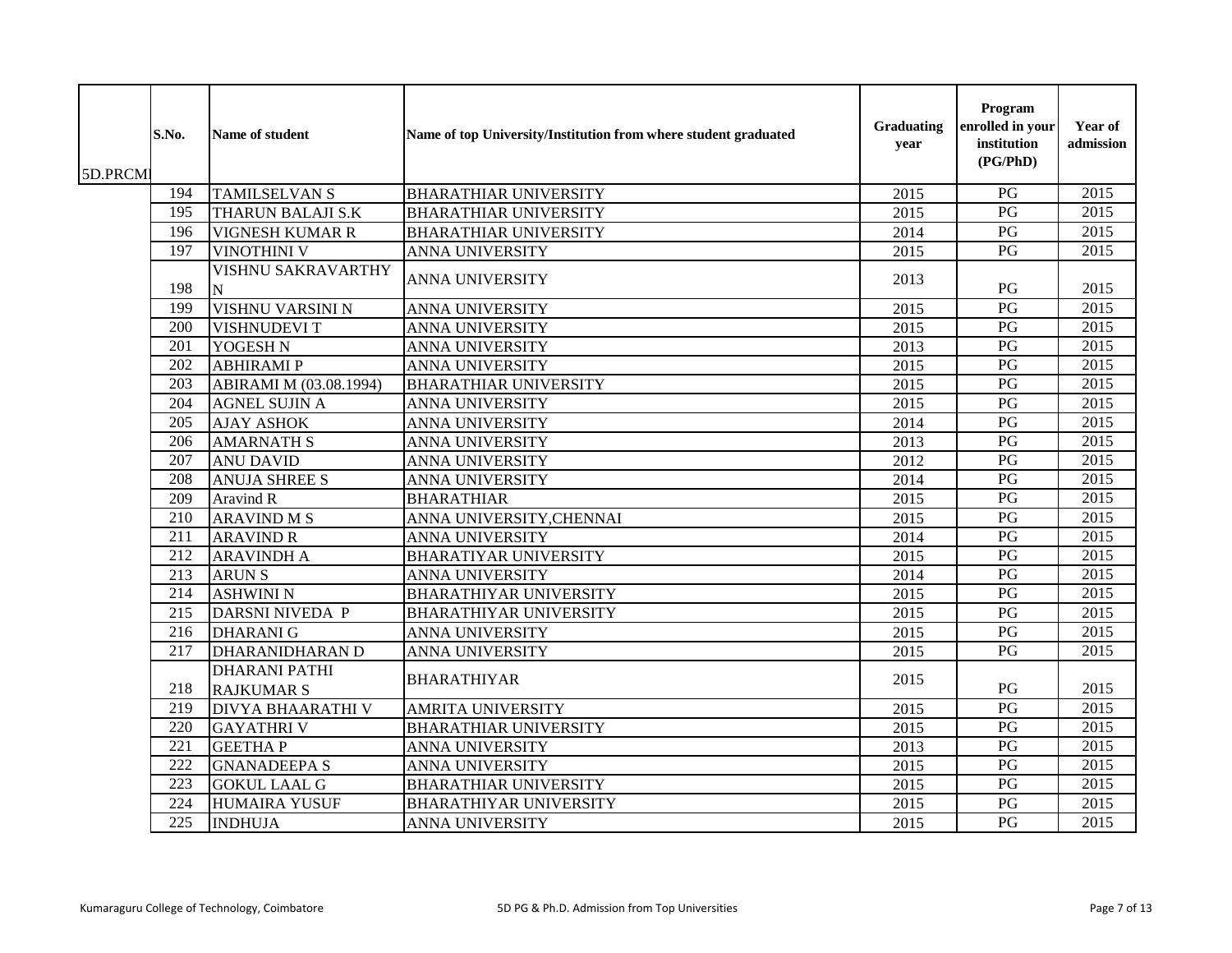| 5D.PRCMI | S.No.            | Name of student              | Name of top University/Institution from where student graduated | <b>Graduating</b><br>year | Program<br>enrolled in your<br>institution<br>(PG/PhD) | Year of<br>admission |
|----------|------------------|------------------------------|-----------------------------------------------------------------|---------------------------|--------------------------------------------------------|----------------------|
|          |                  | <b>ISHWARYA</b>              | <b>BANGALORE UNIVERSITY</b>                                     | 2014                      |                                                        |                      |
|          | 226              | <b>MURALIDHAR</b>            |                                                                 |                           | PG                                                     | 2015                 |
|          | $\overline{227}$ | <b>KARTHICK P</b>            | <b>BHARATHIAR UNIVERSITY</b>                                    | 2015                      | $\overline{PG}$                                        | 2015                 |
|          | 228              | <b>KAVI PRIYA T</b>          | <b>ANNA UNIVERSITY</b>                                          | 2014                      | PG                                                     | 2015                 |
|          | 229              | <b>KEERTHANA A</b>           | <b>BHARATHIAR</b>                                               | 2015                      | $\overline{PG}$                                        | $\overline{2015}$    |
|          | 230              | KIRUTHIKA DEVI M.S           | <b>ANNA UNIVERSITY</b>                                          | 2011                      | PG                                                     | $\overline{2015}$    |
|          | 231              | SRI LATHA C                  | ANNA UNIVERSITY CHENNAI                                         | 2015                      | $\mathbf{P}\mathbf{G}$                                 | 2015                 |
|          | 232              | <b>KIRAN V</b>               | <b>BHARATHIAR UNIVERSITY</b>                                    | 2015                      | PG                                                     | 2015                 |
|          | 233              | <b>KRITHIKA R</b>            | ANNA UNIVERSITY                                                 | 2015                      | PG                                                     | 2015                 |
|          | 234              | <b>LINKSHA VENI S</b>        | <b>ANNA UNIVERSITY</b>                                          | 2015                      | PG                                                     | 2015                 |
|          | 235              | <b>MAHALAKSHMI K</b>         | <b>ANNA UNIVERSITY</b>                                          | 2015                      | $\overline{PG}$                                        | 2015                 |
|          | 236              | <b>MANOJ G</b>               | BHARATHIAR UNIVERSITY, COIMBATORE                               | 2015                      | PG                                                     | 2015                 |
|          | 237              | <b>MITHRA DEVI R</b>         | <b>ANNA UNIVERSITY</b>                                          | 2015                      | PG                                                     | 2015                 |
|          | 238              | <b>MOHAMMED MANSOOR</b><br>K | ANNA UNIVERSITY, CHENNAI                                        | 2012                      | PG                                                     | 2015                 |
|          | 239              | <b>MONISHA M</b>             | ANNA UNIVERSITY                                                 | 2015                      | PG                                                     | 2015                 |
|          | 240              | MUTHU SOWNDARYA C            | <b>ANNA UNIVERSITY</b>                                          | 2015                      | PG                                                     | 2015                 |
|          | 241              | <b>NAGARJUNA</b>             | <b>BHARATHIAR UNIVERSITY</b>                                    | 2015                      | $\overline{PG}$                                        | 2015                 |
|          | 242              | <b>NAVEEN CHANTHER V</b>     | <b>ANNA UNIVERSITY</b>                                          | 2014                      | $\overline{PG}$                                        | 2015                 |
|          | 243              | NAVEEN RAJ K                 | ANNA UNIVERSITY                                                 | 2014                      | PG                                                     | 2015                 |
|          | 244              | NIRANJANAA A S               | ANNA UNIVERSITY, CHENNAI                                        | 2015                      | PG                                                     | 2015                 |
|          | 245              | NIVEDHITHA V                 | <b>BHARATHIAR UNIVERSITY</b>                                    | 2015                      | PG                                                     | 2015                 |
|          | 246              | PADMITHA BHAT R              | <b>BHARATHIAR UNIVERSITY</b>                                    | 2015                      | $\overline{PG}$                                        | 2015                 |
|          | 247              | <b>PAVITHRA V</b>            | ANNA UNIVERSITY                                                 | 2015                      | $\mathbf{P}\mathbf{G}$                                 | 2015                 |
|          | 248              | PRASHATH R                   | <b>BHARATHIAR</b>                                               | 2015                      | PG                                                     | 2015                 |
|          | 249              | <b>PRAVINK</b>               | ANNA UNIVERSITY                                                 | 2014                      | $\overline{PG}$                                        | 2015                 |
|          | 250              | PRIYADHARSAN S.P             | BHARATHIAR UNIVERSITY, COIMBATORE                               | 2015                      | $\mathbf{P}\mathbf{G}$                                 | 2015                 |
|          | 251              | <b>RAJASEKARAN P</b>         | ANNA UNIVERSITY CHENNAI                                         | 2015                      | PG                                                     | 2015                 |
|          | 252              | <b>RAJU BENNY T</b>          | <b>BHARATHIAR UNIVERSITY</b>                                    | 2015                      | $\overline{PG}$                                        | 2015                 |
|          | 253              | <b>RAMPRASAD R</b>           | <b>ANNA UNIVERSITY</b>                                          | 2014                      | PG                                                     | 2015                 |
|          | 254              | <b>RENITA ANDRIA J</b>       | <b>BHARATHIAR UNIVERSITY</b>                                    | 2015                      | PG                                                     | $\overline{2015}$    |
|          | 255              | <b>ROHANG</b>                | <b>ANNA UNIVERSITY</b>                                          | 2015                      | $\overline{PG}$                                        | 2015                 |
|          | 256              | <b>SABTHAGIRI S</b>          | <b>ANNA UNIVERSITY</b>                                          | 2014                      | $\mathbf{P}\mathbf{G}$                                 | 2015                 |
|          | 257              | <b>SAKTHI ABIRAMI K</b>      | TAMILNADU AGRICULTURAL UNIVERSITY                               | 2014                      | PG                                                     | 2015                 |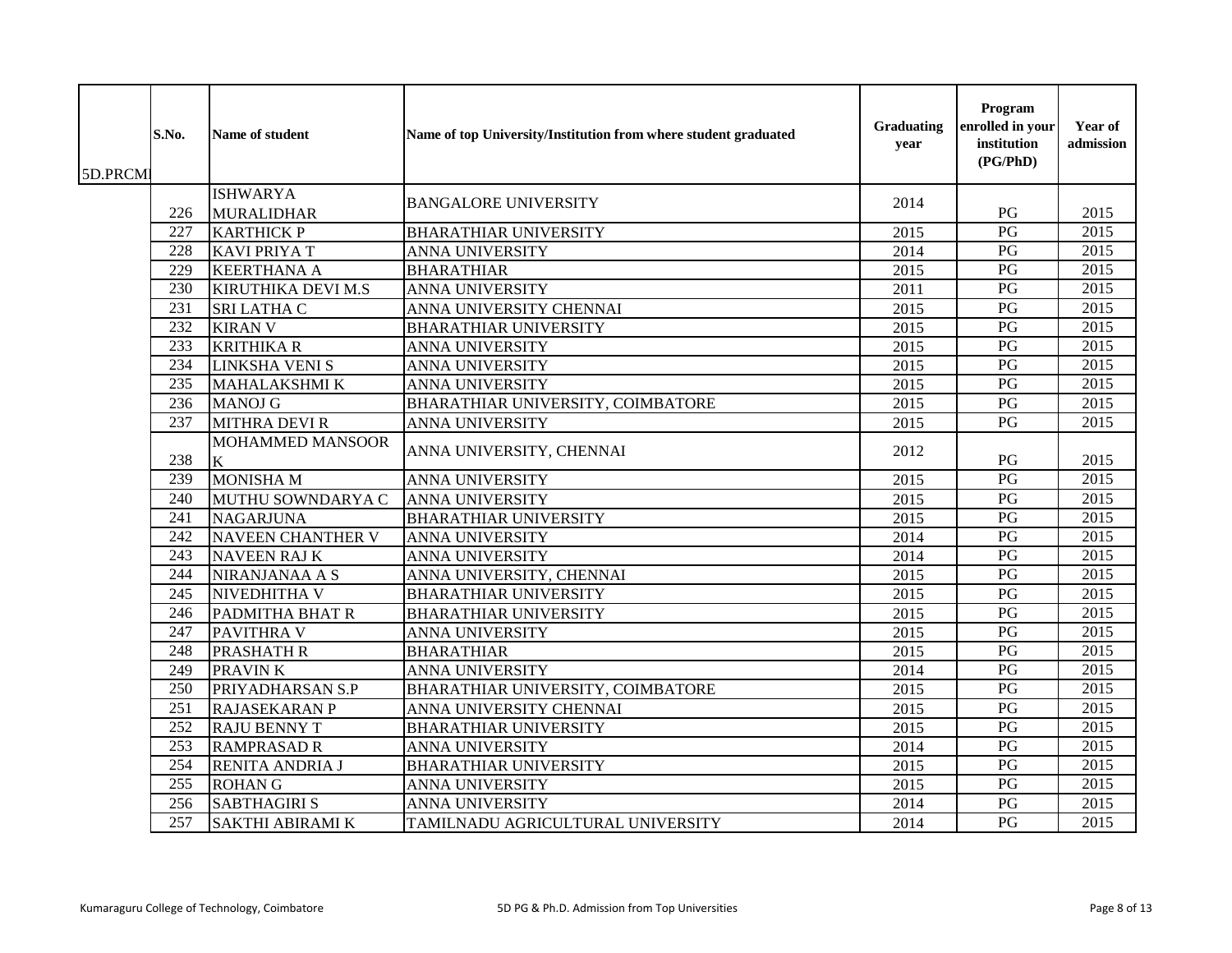| 5D.PRCM | S.No.            | Name of student                         | Name of top University/Institution from where student graduated   | <b>Graduating</b><br>year | Program<br>enrolled in your<br>institution<br>(PG/PhD) | Year of<br>admission |
|---------|------------------|-----------------------------------------|-------------------------------------------------------------------|---------------------------|--------------------------------------------------------|----------------------|
|         | 258              |                                         | SAMUEL ARUN KUMAR R BHARATHIYAR UNIVERSITY                        | 2015                      | PG                                                     | 2015                 |
|         | 259              | <b>SANGAMITHRA S</b>                    | <b>BHARATHIAR UNIVERSITY</b>                                      | 2014                      | $\overline{PG}$                                        | 2015                 |
|         | 260              | <b>SANTHOSH RAJA G</b>                  | <b>BHARATHIYAR UNIVERSITY</b>                                     | 2015                      | $\mathbf{P}\mathbf{G}$                                 | 2015                 |
|         | 261              | <b>MANO V</b>                           | <b>ANNA UNIVERSITY</b>                                            | 2014                      | PG                                                     | 2015                 |
|         | 262              | <b>NAVANEETHA</b><br><b>KRISHNAN P</b>  | <b>ANNA UNIVERSITY</b>                                            | 2015                      | PG                                                     | 2015                 |
|         | 263              | <b>NEETHU SD</b>                        | <b>ANNA UNIVERSITY</b>                                            | 2015                      | PG                                                     | 2015                 |
|         | 264              | <b>PRADEEP S</b>                        | ANNA UNIVERSITY                                                   | 2015                      | $\overline{PG}$                                        | $\overline{2015}$    |
|         | 265              | PRASANNA KUMAR S                        | ANNA UNIVERSITY                                                   | 2013                      | PG                                                     | 2015                 |
|         | 266              | PRIYASHA S                              | <b>BHARATHIAR</b>                                                 | 2015                      | PG                                                     | 2015                 |
|         | 267              | <b>RAMESH R</b>                         | <b>BHARATHIYAR UNIVERSITY</b>                                     | 2014                      | $\overline{PG}$                                        | 2015                 |
|         | 268              | RISHIYA SUNANDIKA<br><b>SURESH BABU</b> | <b>OSMANIA</b>                                                    | 2015                      | PG                                                     | 2015                 |
|         | 269              | <b>ROSELING</b>                         | ANNA UNIVERSITY, CHENNAI                                          | 2015                      | PG                                                     | $\overline{2015}$    |
|         | 270              | <b>SARANYA DEVI R.A</b>                 | <b>ANNA UNIVERSITY</b>                                            | 2015                      | PG                                                     | 2015                 |
|         | 271              | <b>SASHIKUMAR P</b>                     | <b>ANNA UNIVERSITY</b>                                            | 2014                      | PG                                                     | 2015                 |
|         | $\overline{272}$ | SHREETHIHA H                            | ANNA UNIVERSITY                                                   | 2015                      | PG                                                     | $\overline{2015}$    |
|         | 273              | <b>SINEKAT</b>                          | <b>ANNA UNIVERSITY</b>                                            | 2015                      | $\overline{PG}$                                        | 2015                 |
|         | 274              | SIVAGAMINATHAN R                        | <b>ANNA UNIVERSITY</b>                                            | 2015                      | PG                                                     | 2015                 |
|         | $\overline{275}$ | <b>SREEKUMAR S</b>                      | <b>AMRITA UNIVERSITY</b>                                          | 2015                      | $\overline{PG}$                                        | 2015                 |
|         | 276              | <b>SREENIVASAN V</b>                    | <b>BHARATHIAR UNIVERSITY</b>                                      | 2015                      | PG                                                     | 2015                 |
|         | 277              | <b>SRIDHARK</b>                         | <b>BHARATHIYAR UNIVERSITY</b>                                     | 2015                      | PG                                                     | 2015                 |
|         | 278              | <b>STEFFI RANI S</b>                    | <b>ANNA UNIVERSITY</b>                                            | 2014                      | $\overline{PG}$                                        | 2015                 |
|         | 279              | <b>SUNIL KUMAR S</b>                    | <b>PONDICHERRY</b>                                                | 2015                      | PG                                                     | 2015                 |
|         | 280              | <b>SWETHA S</b>                         | ANNA UNIVERSITY                                                   | 2015                      | PG                                                     | 2015                 |
|         | 281              | <b>VADHANA D</b>                        | ANNA UNIVERSITY                                                   | 2015                      | $\overline{PG}$                                        | $\overline{2015}$    |
|         | 282              | <b>VENKATESH RAJA C</b>                 | <b>BHARATHIYAR UNIVERSITY</b>                                     | 2013                      | $\overline{PG}$                                        | 2015                 |
|         | 283              | VIGNESHRAJ A                            | <b>ANNA UNIVERSITY</b>                                            | 2015                      | PG                                                     | $\overline{2015}$    |
|         | 284              | VISHNUPRIYA N                           | <b>ANNA UNIVERSITY</b>                                            | 2015                      | $\overline{PG}$                                        | $\overline{2015}$    |
|         | 285              | <b>AJAY KUMAR.M</b>                     | BISHOP HEBER COLLEGE/BHARATHIDASAN UNIVERSITY                     | 2015                      | <b>MCA</b>                                             | 2016                 |
|         | 286              | ANANDHAKUMAR.R                          | PERIYAR UNIVERSITY                                                | 2015                      | <b>MCA</b>                                             | 2016                 |
|         | 287              | <b>ARAVIND.R</b>                        | KG COLLEGE OF ARTS AND SCIENCE / BHARATHIYAR<br><b>UNIVERSITY</b> | 2015                      | <b>MCA</b>                                             | 2016                 |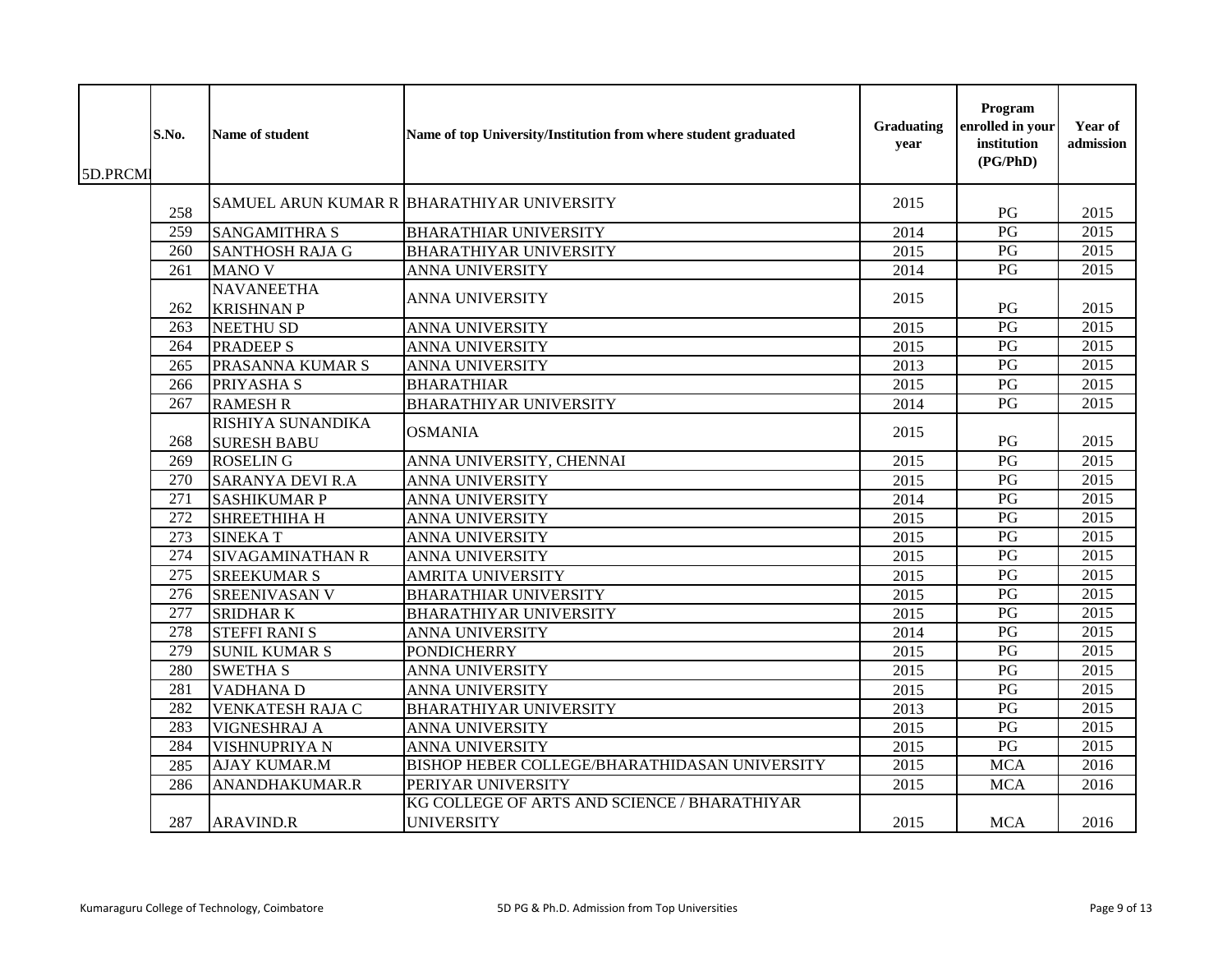| 5D.PRCM | S.No. | Name of student               | Name of top University/Institution from where student graduated                 | Graduating<br>year | Program<br>enrolled in your<br>institution<br>(PG/PhD) | Year of<br>admission |
|---------|-------|-------------------------------|---------------------------------------------------------------------------------|--------------------|--------------------------------------------------------|----------------------|
|         |       |                               | SYED AMMAL ARTS AND SCIENCE COLLEGE/ALAGAPPA                                    |                    |                                                        |                      |
|         | 288   | <b>ARUNKUMAR.S</b>            | <b>UNIVERSITY</b>                                                               | 2015               | <b>MCA</b>                                             | 2016                 |
|         | 289   | ARVINDSANKER.K.M.             | YADAVA COLLEGE / MADURAI KAMARAJ UNIVERSITY                                     | 2014               | <b>MCA</b>                                             | 2016                 |
|         | 290   | <b>BALAJI.V</b>               | VIDYASAGAR COLLEGE OF ARTS AND<br>SCIENCE/BHARATHIAR UNIVERSITY                 | 2015               | <b>MCA</b>                                             | 2016                 |
|         | 291   | <b>BASHKAR.V</b>              | SALEM SOWDESWARI COLLEGE(SFC)-SALEM-10 / PERIYAR<br>UNIVERSITY-SALEM-11         | 2015               | <b>MCA</b>                                             | 2016                 |
|         | 292   | <b>DANIEL PRABHU.M</b>        | SRI KALISWARI COLLEGE/ MADURAI KAMARAJ UNIVERSITY                               | 2015               | <b>MCA</b>                                             | 2016                 |
|         | 293   | <b>DIVYA.R</b>                | V.V.VANNIYAPERUMAL COLLEGE FOR<br>WOMEN/VIRUDHUNAGAR/MADURAI KAMARAJ UNIVERSITY | 2015               | <b>MCA</b>                                             | 2016                 |
|         | 294   | GANGA GOWTHAM PRABIUNIVERSITY | NMSSVN ARTS&SCIENCE COLLEGE/M.KAMARAJAR                                         | 2015               | <b>MCA</b>                                             | 2016                 |
|         |       |                               | SRI KRISHNA ARTS AND SCIENCE COLLEGE/ BHARATHIYAR                               |                    |                                                        |                      |
|         | 295   | <b>GEETH PRIYA.S</b>          | <b>UNIVERSITY</b>                                                               | 2014               | <b>MCA</b>                                             | 2016                 |
|         | 296   | <b>GOWRISANKAR.S</b>          | K.S.RANGASAMY COLLEGE OF ARTS AND SCIENCE /<br>PERIYAR UNIVERSITY               | 2015               | <b>MCA</b>                                             | 2016                 |
|         | 297   | <b>GOWTHAM.M</b>              | PERIYAR UNIVERSITY                                                              | 2015               | <b>MCA</b>                                             | 2016                 |
|         | 298   | JAGADEESH.K                   | HINDUSTHAN COLEGE OF ARTS AND<br>SCIENCE/BHARATHIYAR UNIVERSITY                 | 2015               | <b>MCA</b>                                             | 2016                 |
|         | 299   | <b>JAISHANKAR.M</b>           | GOBI ARTS AND SCEINCE COLLEGE/BHARATHIYAR<br><b>UNIVERSITY</b>                  | 2015               | <b>MCA</b>                                             | 2016                 |
|         | 300   | <b>JENIT.A</b>                | APC MAHALAXMI COLLEGE FOR WOMEN/MS UNIVERSITY                                   | 2015               | <b>MCA</b>                                             | 2016                 |
|         | 301   | <b>JOSEPH BRITTO.B</b>        | PARVATHY'S ARTS AND SCIENCE COLLEGE / MADURAI<br><b>KAMARAJ UNIVERSITY</b>      | 2015               | <b>MCA</b>                                             | 2016                 |
|         | 302   | KALAIYARASI.G                 | MAHATMA ARTS AND SCIENCE COLLEGE/ BHARATHIDASAN<br><b>UNIVERSITY</b>            | 2015               | <b>MCA</b>                                             | 2016                 |
|         | 303   | <b>KALIDASS.S</b>             | SYED AMMAL ARTS AND SCIENCE COLLEGE/ALAGAPPA<br><b>UNIVERSITY</b>               | 2015               | <b>MCA</b>                                             | 2016                 |
|         | 304   | LAKSHMIPRIYA.P                | V.V.VANNIAPERUMAL COLLEGE FOR<br>WOMEN, VIRDHUNAGAR/MADURAI KAMARAJ UNIVERSITY  | 2015               | <b>MCA</b>                                             | 2016                 |
|         | 305   | <b>MAGILZARASU.R</b>          | AVS COLLEGE OF ARTS AND SCIENCE/ PERIYAR UNIVERSITY                             | 2015               | <b>MCA</b>                                             | 2016                 |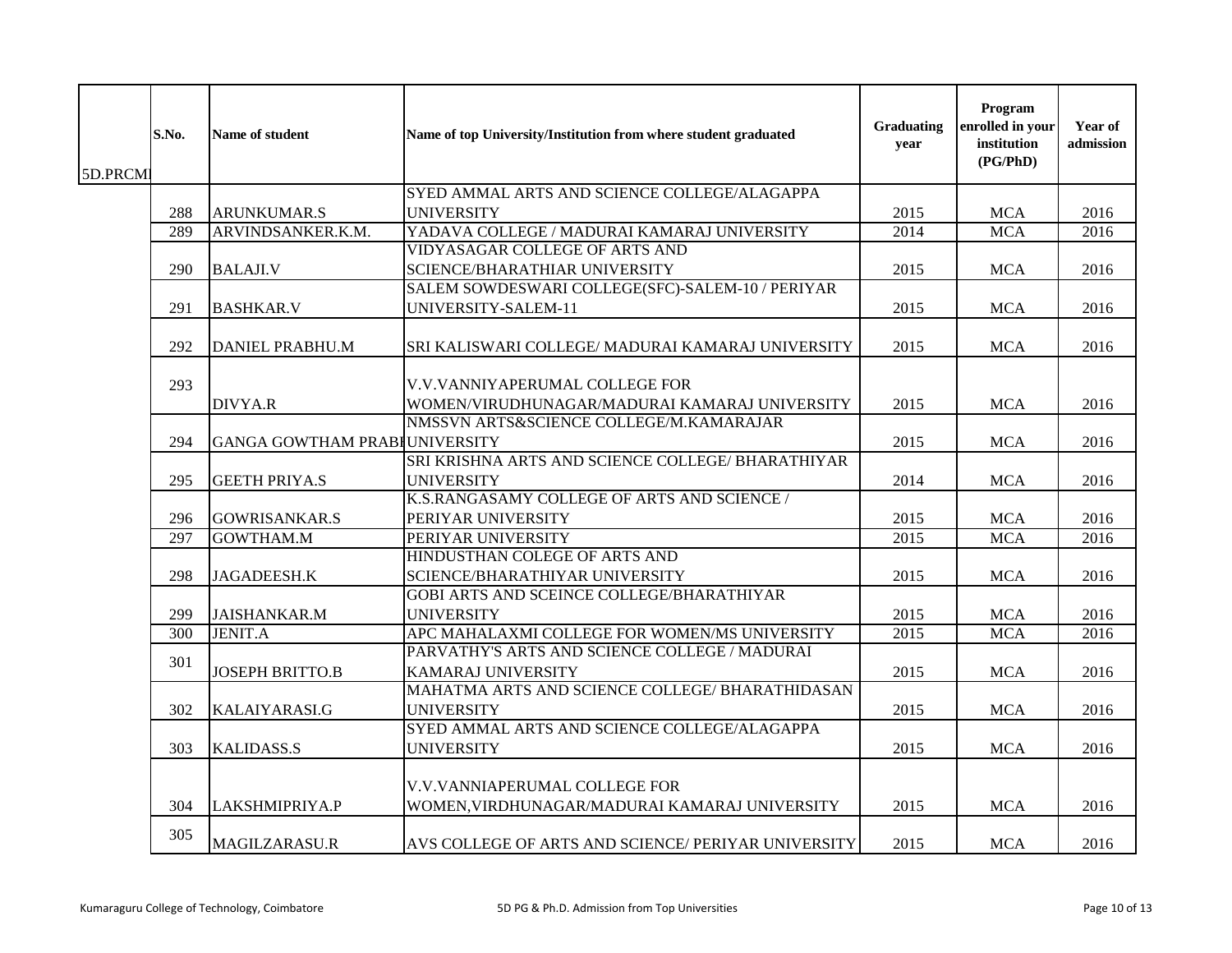| 5D.PRCM | S.No. | <b>Name of student</b>        | Name of top University/Institution from where student graduated  | Graduating<br>year | Program<br>enrolled in your<br>institution<br>(PG/PhD) | Year of<br>admission |
|---------|-------|-------------------------------|------------------------------------------------------------------|--------------------|--------------------------------------------------------|----------------------|
|         | 306   | <b>MAHENDIRAN.K</b>           | PMP ARTS & SCIENCE COLLEGE / PERIYAR UNIVERSITY                  | 2015               | <b>MCA</b>                                             | 2016                 |
|         |       |                               | SYED AMMAL ARTS AND SCIENCE COLLEGE/ALAGAPPA                     |                    |                                                        |                      |
|         | 307   | <b>MANIKANDAN.B</b>           | <b>UNIVERSITY</b>                                                | 2015               | <b>MCA</b>                                             | 2016                 |
|         | 308   | <b>MANIKANDAN.S</b>           | GOBI ATRS&SCIENCE COLLEGE/BHARATHIYAR UNIVERSITY                 | 2015               | <b>MCA</b>                                             | 2016                 |
|         | 309   |                               | MARIMUTHU SARAVANAI MADURAI KAMARAJ UNIVERSITY                   | 2015               | <b>MCA</b>                                             | 2016                 |
|         |       |                               | SRI SRI S RAMASAMY NAIDU MEMORIAL                                |                    |                                                        |                      |
|         | 310   | <b>MARIRENGANAYAKI.C</b>      | COLLEGE/MADURAI KAMARAJ UNIVERSITY                               | 2015               | <b>MCA</b>                                             | 2016                 |
|         | 311   | MURUGANANDHAN.K               | BISHOP THORP COLLEGE /BHARATHIYAR UNIVERSITY                     | 2015               | <b>MCA</b>                                             | 2016                 |
|         |       |                               | SNS COLLEGE OF ARTS AND SCIENCE/BHARATHIAR                       |                    |                                                        |                      |
|         | 312   | NAVNEETHNANDA.K               | <b>UNIVERSITY</b>                                                | 2015               | MCA                                                    | 2016                 |
|         | 313   | PARTHIPAN.P                   | NMSSVN COLLEGE/MADURAI KAMARAJ UNIVERSITY                        | 2015               | <b>MCA</b>                                             | 2016                 |
|         |       |                               | KG COLLEGE OF ARTS AND SCIENCE /BHARATHIAR                       |                    |                                                        |                      |
|         | 314   | PON BHUVANESHWARI.MUNIVERSITY |                                                                  | 2015               | <b>MCA</b>                                             | 2016                 |
|         |       |                               | HINDUSTHAN COLLEGE OF ARTS AND                                   |                    |                                                        |                      |
|         | 315   | RAJKUMAR.K                    | SCIENCE/BHARITHYAR UNIVERSITY                                    | 2015               | <b>MCA</b>                                             | 2016                 |
|         |       |                               | N.P.R.ARTS AND SCIENCE COLLEGE / MADURAI KAMARAJ                 |                    |                                                        |                      |
|         | 316   | <b>RAKESH.B</b>               | <b>UNIVERSITY</b>                                                | 2015               | <b>MCA</b>                                             | 2016                 |
|         | 317   |                               | VIDYASAGAR COLLEGE OF ARTS AND                                   |                    |                                                        |                      |
|         |       | <b>ROHIT NAIR K.P</b>         | SCIENCE/BHARATHIAR UNIVERSITY                                    | 2015               | <b>MCA</b>                                             | 2016                 |
|         |       |                               | THIRUVALLUVAR GOVT ARTS COLLEGE/PERIYAR                          |                    |                                                        |                      |
|         | 318   | SABARIMUTHU.P                 | UNIVERSITY SALEM                                                 | 2014               | <b>MCA</b>                                             | 2016                 |
|         |       |                               | DR.SNS RAJALAKSHIMI COLLEGE OF ARTS AND                          |                    |                                                        |                      |
|         | 319   | SAJITH.H                      | <b>SCIENCE/BHARATHIAR</b>                                        | 2015               | <b>MCA</b>                                             | 2016                 |
|         |       |                               | P.S.G.R.KRISHNAMMAL COLLEGE FOR WOMEN                            |                    |                                                        |                      |
|         | 320   | <b>SHALINI.V</b>              | /BHARATHIYAR UNIVERSITY                                          | 2015               | <b>MCA</b>                                             | 2016                 |
|         | 321   |                               | MICHEAL JOB COLLEGE OF ARTS AND SCIENCE                          |                    |                                                        |                      |
|         |       | <b>SIVA AKSHARA.S</b>         | /BHARATHIAR UNIVERSITY                                           | 2015               | <b>MCA</b>                                             | 2016                 |
|         | 322   | SIVAGURUNATHAN.S              | JAIRAM ARTS &SCIENCE COLLEGE/PERIYAR UNIVERSITY                  | 2015               | <b>MCA</b>                                             | 2016                 |
|         | 323   |                               | SOLAI RAJA PANDIYAN.M NPR ARTS & SCIENCE COLLEGE / MK UNIVERSITY | 2015               | <b>MCA</b>                                             | 2016                 |
|         |       |                               | SRI KRISHNA ARTS AND SCIENCE COLLEGE/BHARATHIYAR                 |                    |                                                        |                      |
|         | 324   | SREEDHARN.G                   | <b>UNIVERSITY</b>                                                | 2015               | <b>MCA</b>                                             | 2016                 |
|         | 325   |                               | CSI JAYARAJ ANNAPACKIAM COLLEGE / MS UNIVERSITY                  |                    |                                                        |                      |
|         |       | <b>SUBASH.A</b>               | <b>TIRUNELVELI</b>                                               | 2015               | <b>MCA</b>                                             | 2016                 |
|         | 326   | <b>SURENDAR.K</b>             | NANDHA ENGINEERING COLLEGE/ANNA UNIVERSITY                       | 2015               | <b>MCA</b>                                             | 2016                 |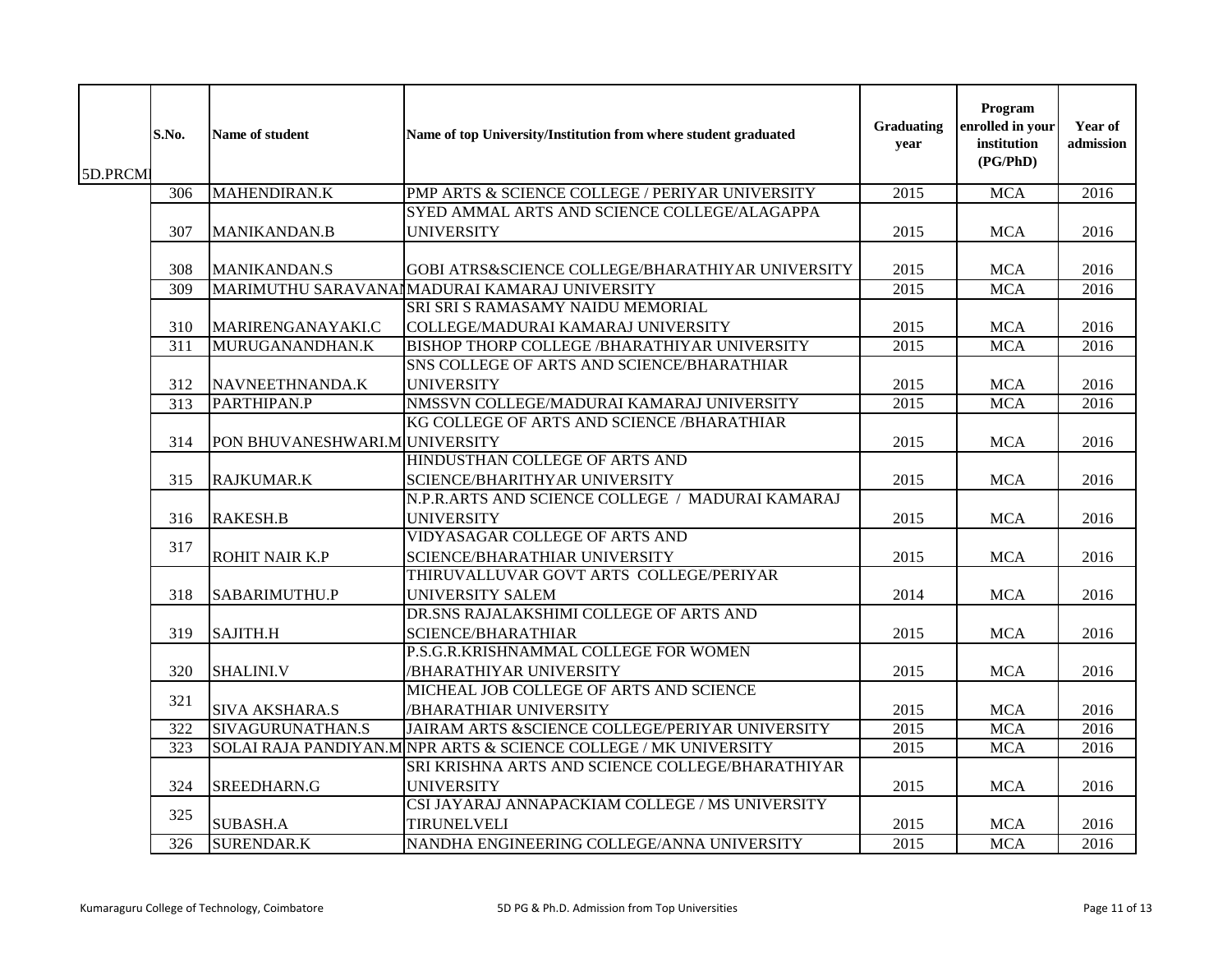| 5D.PRCMI | S.No. | Name of student          | Name of top University/Institution from where student graduated         | Graduating<br>year | Program<br>enrolled in your<br>institution<br>(PG/PhD) | Year of<br>admission |
|----------|-------|--------------------------|-------------------------------------------------------------------------|--------------------|--------------------------------------------------------|----------------------|
|          |       |                          | SRI KALISWARI ARTS&SCIENCE COLLEGE/MADURAI                              |                    |                                                        |                      |
|          | 327   | <b>SURESH.G</b>          | <b>KAMARAJ UNIVERSITY</b>                                               | 2015               | <b>MCA</b>                                             | 2016                 |
|          |       |                          | KG COLLEGE OF ARTS AND SCIENCE/BHARATHIAR                               |                    |                                                        |                      |
|          | 328   | THIYAGARAJ.G             | <b>UNIVERSITY</b>                                                       | 2015               | <b>MCA</b>                                             | 2016                 |
|          | 329   | <b>UMAIYAL.A.N</b>       | VINAYAKA MISSIONS UNIVERSITY                                            | 2015               | <b>MCA</b>                                             | 2016                 |
|          |       |                          | HINDUSTHAN COLLEGE OF ARTS AND SCIENCE /                                |                    |                                                        |                      |
|          | 330   | <b>VIJAYANANTH.S</b>     | <b>BHARATHIAR UNIVERSITY</b>                                            | 2015               | <b>MCA</b>                                             | 2016                 |
|          |       |                          | K.R.COLLEGE OF ARTS & SCIENCE / MANONMANIAM                             |                    |                                                        |                      |
|          | 331   | ADHARSH.G                | SUNDARANAR UNIVERSITY                                                   | 2016               | <b>MCA</b>                                             | 2016                 |
|          | 332   | <b>ANANDHU.S</b>         | PARKS COLLEGE / BHARATHIYAR UNIVERSITY                                  | 2012               | <b>MCA</b>                                             | 2016                 |
|          |       |                          | NIRMALA COLLEGE FOR WOMEN/CBE(BHARATHIYAR                               |                    |                                                        |                      |
|          | 333   | <b>ANGEL LEENA.A</b>     | <b>UNIVERSITY)</b>                                                      | 2016               | <b>MCA</b>                                             | 2016                 |
|          | 334   | <b>ARULMOLI VARMAN.S</b> | SNR SONS COLLEGE/BHARATHIYAR UNIVERSITY                                 | 2016               | <b>MCA</b>                                             | 2016                 |
|          | 335   | <b>DIVYA.R</b>           | G.T.N.ARTS COLLEGE/ MADURAI KAMARAJ UNIVERSITY                          | 2015               | <b>MCA</b>                                             | 2016                 |
|          | 336   | <b>GOWRI KARTHIKA.S</b>  | MOTHER TERASA WOMEN'S UNIVERSITY                                        | 2016               | <b>MCA</b>                                             | 2016                 |
|          | 337   | HARI PRIYA.N             | SRI GVG VISALAKSHI COLLEGE FOR WOMEN /<br><b>BHARATHIYAR UNIVERSITY</b> | 2016               | <b>MCA</b>                                             | 2016                 |
|          |       |                          | SRI VIDYA MANDIR ARTS AND SCIENCE COLLEGE/ PERIYAR                      |                    |                                                        |                      |
|          | 338   | HARIPRIYA K.P            | <b>UNIVERSITY</b>                                                       | 2016               | <b>MCA</b>                                             | 2016                 |
|          | 339   | <b>JAYAKUMAR.V</b>       | KONGU NADU ARTS & SCIENCE/BHARATHIYAR UNIVERSITY                        | 2015               | <b>MCA</b>                                             | 2016                 |
|          | 340   | <b>KARTHIKAIRASU.K</b>   | PRIST UNIVERSITY                                                        | 2016               | <b>MCA</b>                                             | 2016                 |
|          | 341   | <b>KIRANPRASATH.V</b>    | KARPAGAM UNIVERSITY / KARPAGAM UNIVERSITY                               | 2016               | <b>MCA</b>                                             | 2016                 |
|          | 342   | <b>KIRUTHIKA R</b>       | KONGU NADU ARTS & SCIENCE/BHARATHIYAR UNIVERSITY                        | 2015               | <b>MCA</b>                                             | 2016                 |
|          | 343   | KOWSALYA.B               | BHARATHIYAR ARTS & SCIENCE COLLEGE[W] / PERIYAR<br><b>UNIVERSITY</b>    | 2016               | <b>MCA</b>                                             | 2016                 |
|          | 344   | MANOJ.K                  | SNR SONS COLLEGE & BHARATHIYAR UNIVERSITY                               | 2016               | <b>MCA</b>                                             | 2016                 |
|          | 345   |                          | SRI KRISHNA ARTS AND SCIENCE COLLEGE/BHARADHIYAR                        |                    |                                                        |                      |
|          |       | MONISHA AGNES.S          | <b>UNIVERSITY</b>                                                       | 2016               | <b>MCA</b>                                             | 2016                 |
|          | 346   | NIVETHA.R                | N.G.M COLLEGE/BHARATHIYAR UNIVERSITY                                    | 2016               | <b>MCA</b>                                             | 2016                 |
|          | 347   | PRAKASH.S                | N.G.M COLLEGE/BHARATHIYAR UNIVERSITY                                    | 2015               | <b>MCA</b>                                             | 2016                 |
|          |       |                          | N.S.ARTS AND SCIENCE COLLEGE / MOTHER TERESA                            |                    |                                                        |                      |
|          | 348   | SANGARESHWARI.B          | <b>UNIVERSITY</b>                                                       | 2016               | <b>MCA</b>                                             | 2016                 |
|          | 349   | <b>SANTHOSH KUMAR .L</b> | SNR SONS COLLEGE / BHARATHIYAR UNIVERSITY                               | 2016               | <b>MCA</b>                                             | 2016                 |